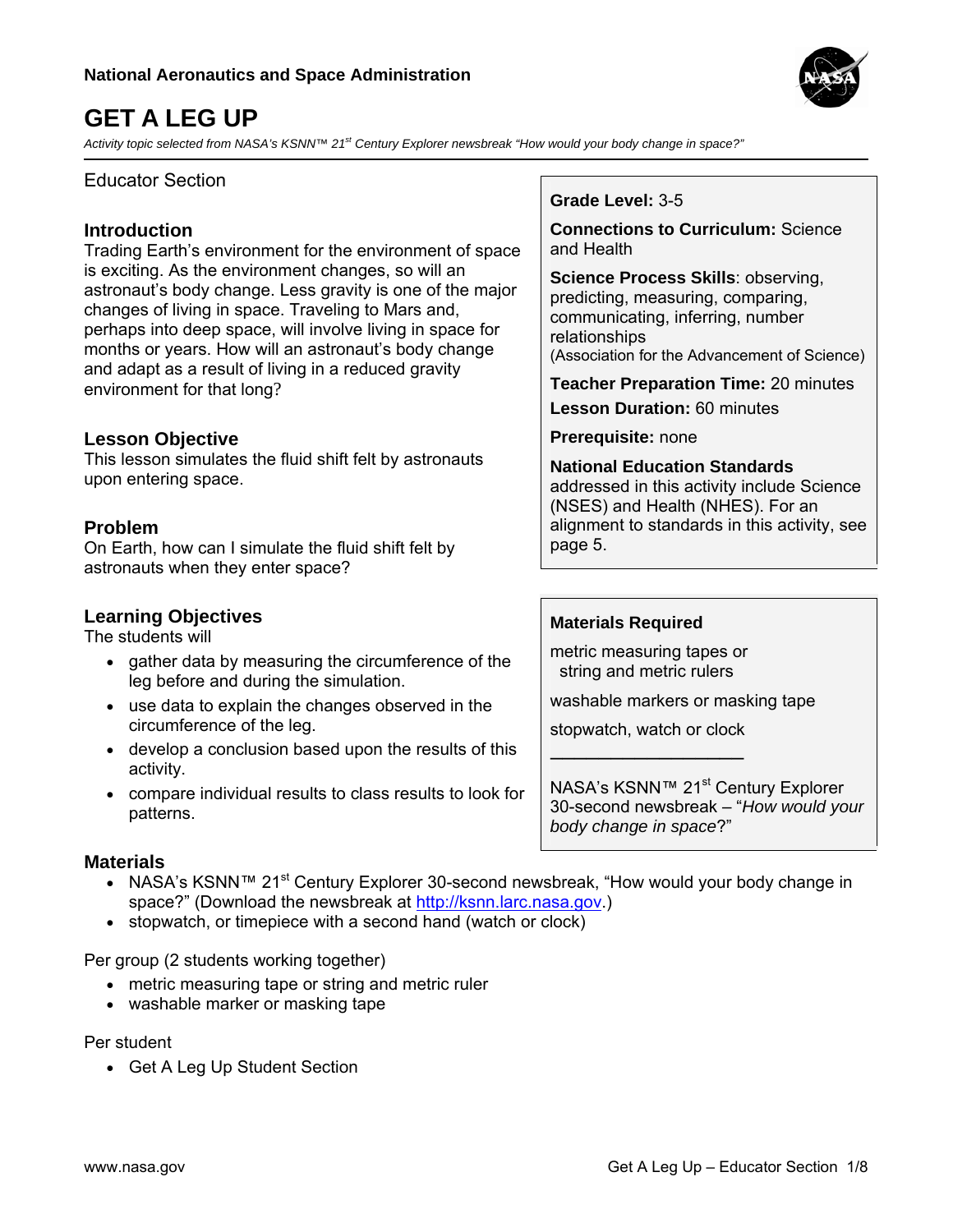### **Safety**

Remind students about the importance of safety. Take into consideration any medical issues that may limit a student's participation in this activity.

### **Pre-lesson Instructions**

- Students should work in groups of 2.
- Students will need to take measurements on their bare legs. Ask students to dress appropriately.

### **Lesson Development**

To prepare for this activity, the following background information is recommended:

- Read NASA's KSNN™ 21<sup>st</sup> Century Explorer Web Text Explanation titled "How would your body change in space?" at [http://ksnn.larc.nasa.gov](http://ksnn.larc.nasa.gov/).
- Read the following text taken from the Observation Section of the Get A Leg Up Student Section.

#### **Observation**

While on Earth, gravity causes most of the body's fluids to be distributed below the heart. In contrast, living in space with less gravity allows fluids in the body to spread equally throughout the body.

When astronauts first travel into space, they feel as if they have a cold and their faces look puffy. Many astronauts talk about not feeling thirsty because of this fluid shift. The body records this shift as an increase in blood volume. The body takes care of this fluid shift by eliminating what it thinks are extra fluids as it would normally – that's right – through the kidneys -- resulting in visits to the restroom. Once this "extra fluid" is flushed from the body, astronauts adjust to space and usually feel fine.

Puffy faces and chicken legs are short-term changes that astronauts feel. Within three days of returning to Earth, the fluid level of the astronauts return to normal, and the body is "back to normal."

In this experiment, you will mimic this fluid shift felt in space by staying in a reclined position for a certain amount of time. You will record the effect this position has on your body's fluid distribution.

- If needed, additional research can be done on the following science topics:
	- o reduced gravity effects on the human body
	- $\circ$  countermeasures used to reduce the effects of low gravity on the human body
	- o research at NASA on the human in space [\(http://haco.jsc.nasa.gov\)](http://haco.jsc.nasa.gov/)

#### **Instructional Procedure**

Throughout this lesson, emphasize the steps involved in the scientific method. These steps are identified in *bold italic* print throughout the Instructional Procedure Section.

- 1. Show NASA's KSNN™ 21<sup>st</sup> Century Explorer newsbreak "How would your body change in space?" to engage students and increase student knowledge about this topic.
- 2. Remind students about the effects of reduced gravity on the human body.
- 3. Review the problem with the students. **Problem:** On Earth, how can I simulate the fluid shift felt by astronauts when they enter space?
- 4. Have the students read the *Observation* Section in the Get A Leg Up Student Section and discuss in their groups.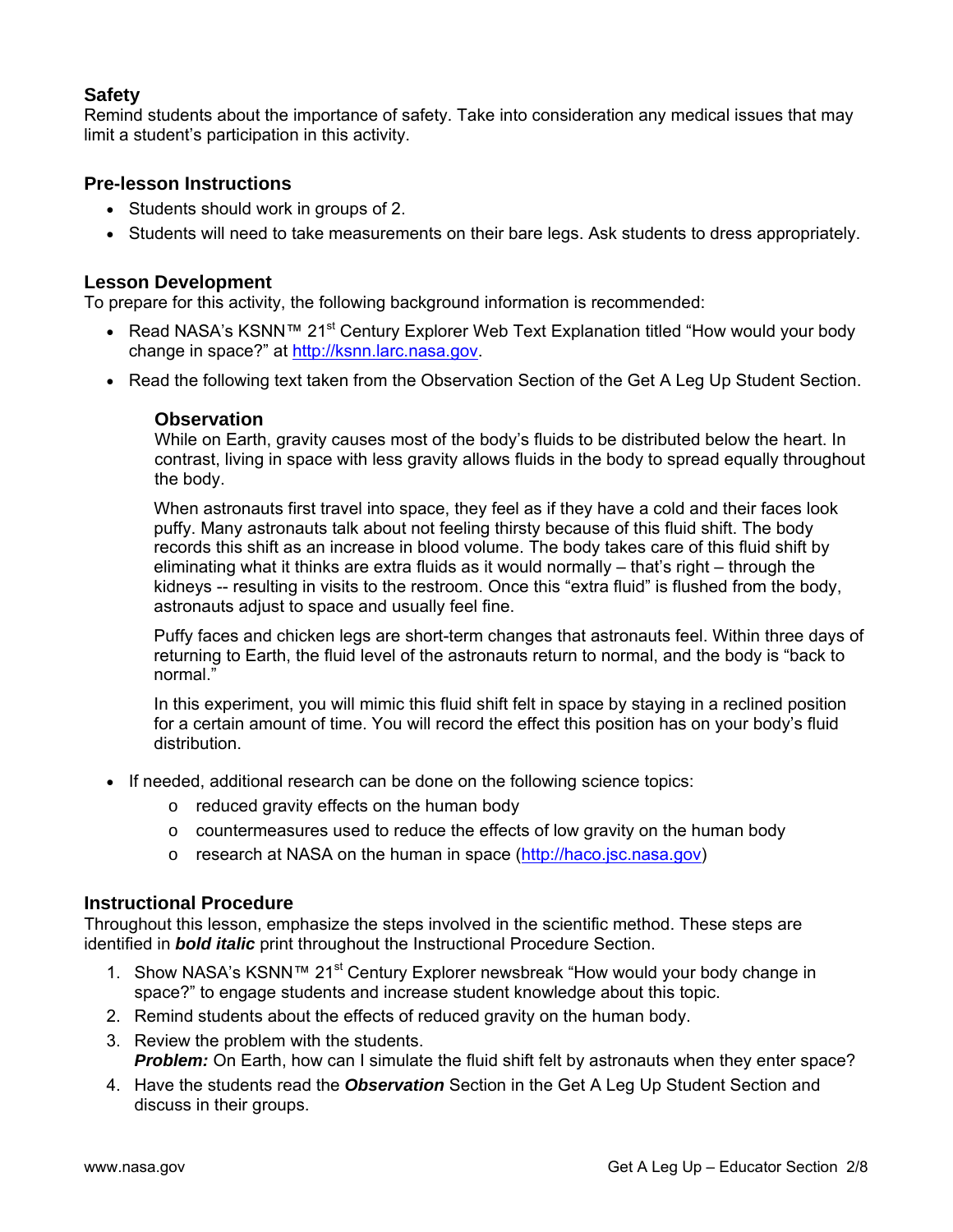- 5. Encourage your students to discuss and make *observations* about this topic by completing the first two columns in the KWL (KNOW/WANT TO KNOW/LEARNED) chart on the Get A Leg Up Student Section. Use the KWL chart to help students organize prior knowledge, identify interests, and make real-world connections. As students suggest information for the "KNOW" column, ask them to share "How they have come to know this information."
- 6. Ask your students if they have predictions relating to this activity and the "problem question". Help them refine their predictions into a *hypothesis*. In their Student Section, they should restate the "problem question" as a statement based upon their observations and predictions. Encourage students to share their hypothesis with their group.
- 7. Students will *test* their hypothesis following this procedure. (The following steps are taken from the Student Section. Educator specific comments are in italics.)

*Students should work in groups of 2. One person will be the test subject while the other person measures and records data. Identify the calf as one place to measure and allow the students to choose the other two places to measure on the leg.*

- 1. Try to be relaxed and stand for 10 minutes. While standing, do the following:
	- With a partner, identify three places to measure on your bare leg. Make sure one of the places measured is the calf.
	- ° Your partner should use a washable marker or small pieces of masking tape to mark the places to be measured on the front and back of your leg. Label these as A, B, C. (See diagram.)
	- ° Identify these places to measure on the Leg Circumference Data Sheet.
	- ° Your partner should measure the distance around your leg at each of the three places. This distance is the circumference. Note: Be sure to pull the tape measure or string firmly around the leg, but not so tight that there are "dents" in the skin.
	- ° Record all data on the Leg Circumference Data Sheet. Double check your measurements.

Label the places you will measure as A, B, and C.

*If time allows, have all students measure their legs before the first test subject lies down.*

- 2. Predict what will happen to the circumference of your leg if you lie down for 10 minutes. Record your prediction on the Leg Circumference Data Sheet.
- 3. Lie down on the floor, and place your data sheet, measuring instrument and pencil close to you. Extend your legs to the ceiling at a 90 $^{\circ}$  angle. Keep both legs raised for 10 minutes, propping them up using the back of a chair or a wall. (See diagram below.)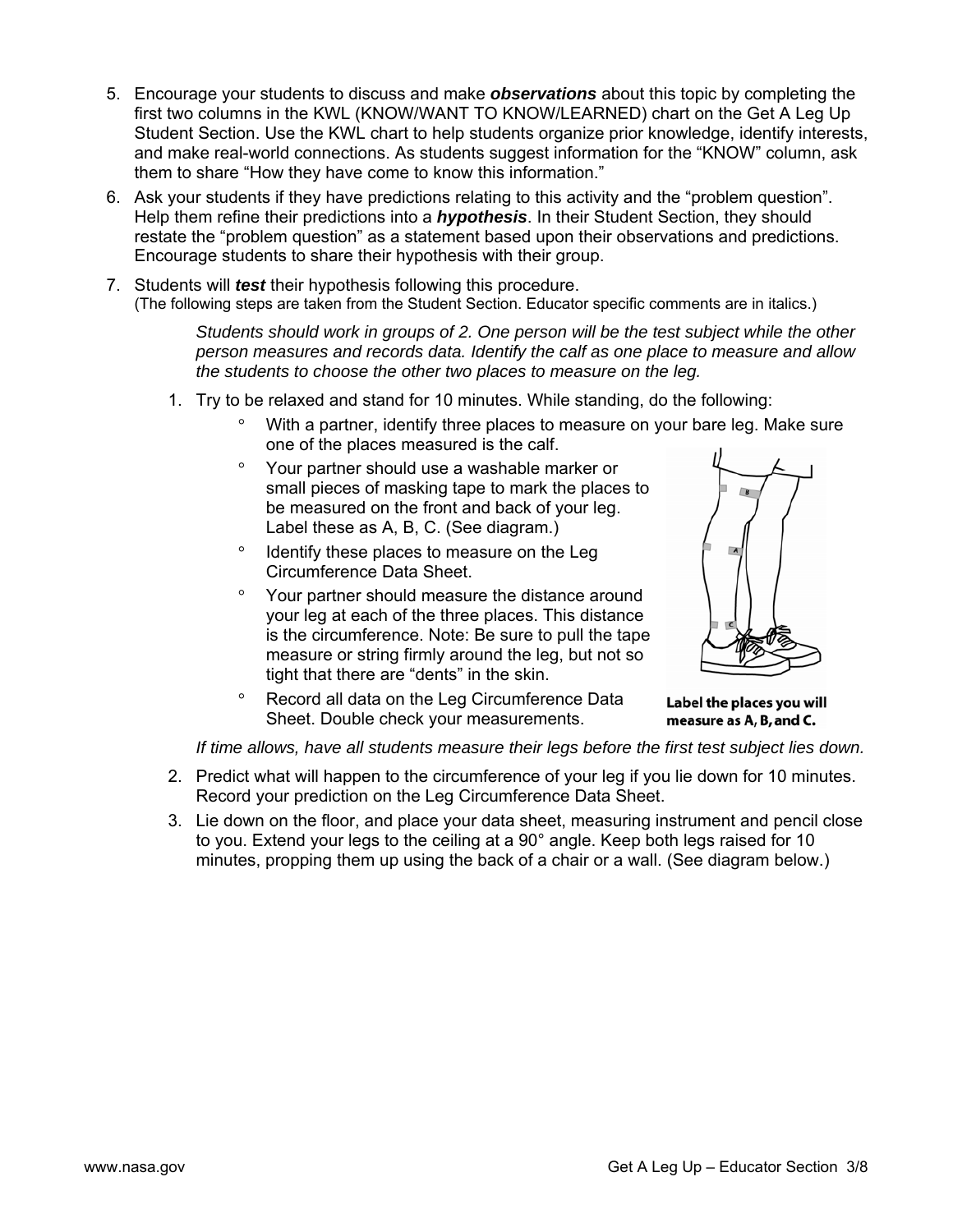

Your partner should remain standing for these 10 minutes.

While your partner is standing, they should identify three places on their own leg to measure, as in step 1 above. If your partner needs additional help, they may ask another person who is also standing for assistance.

*Taking shoes off is recommended if using a wall, so no scuff marks are left on the wall.* 

*The partner that has not been measured should remain standing for those 10 minutes. For time efficiency, the teacher should lead the timing.* 

*Suggested activities for the 10 minute "lying down" period:* 

- ° *Singing "Take Me Out to the Ball Game" lasts about 20 seconds. Let the students know that this is the same amount of time it takes your heart to pump blood to every cell in your body.*
- ° *Read the next steps to the students.*
- ° *Have the students brainstorm songs that have the word heart in them.*
- ° *Think of titles of heart poems you know.*
- ° *Create heart poems.*
- ° *Sing heart songs.*
- ° *Read and explain the Web Text Explanation titled "How would your body change in space?" to the students.*
- 4. After 10 minutes, do not stand up. Your partner should remain standing and measure the circumference of all three places on the leg again. Note: Be sure to pull the tape measure or string firmly around the leg, but not so tight that there are "dents" in the skin.

*While measuring, the test subject must remain lying down.*

- 5. *Record* data on the Leg Circumference Data Sheet. Double check your measurements.
- 6. Repeat steps 2-5 for your partner.
- 7. After taking all measurements, **study the data** and **draw conclusions** by answering the questions following the Leg Circumference Data Sheet.

*Using this information, ask students to determine if the data supports or refutes their hypotheses.*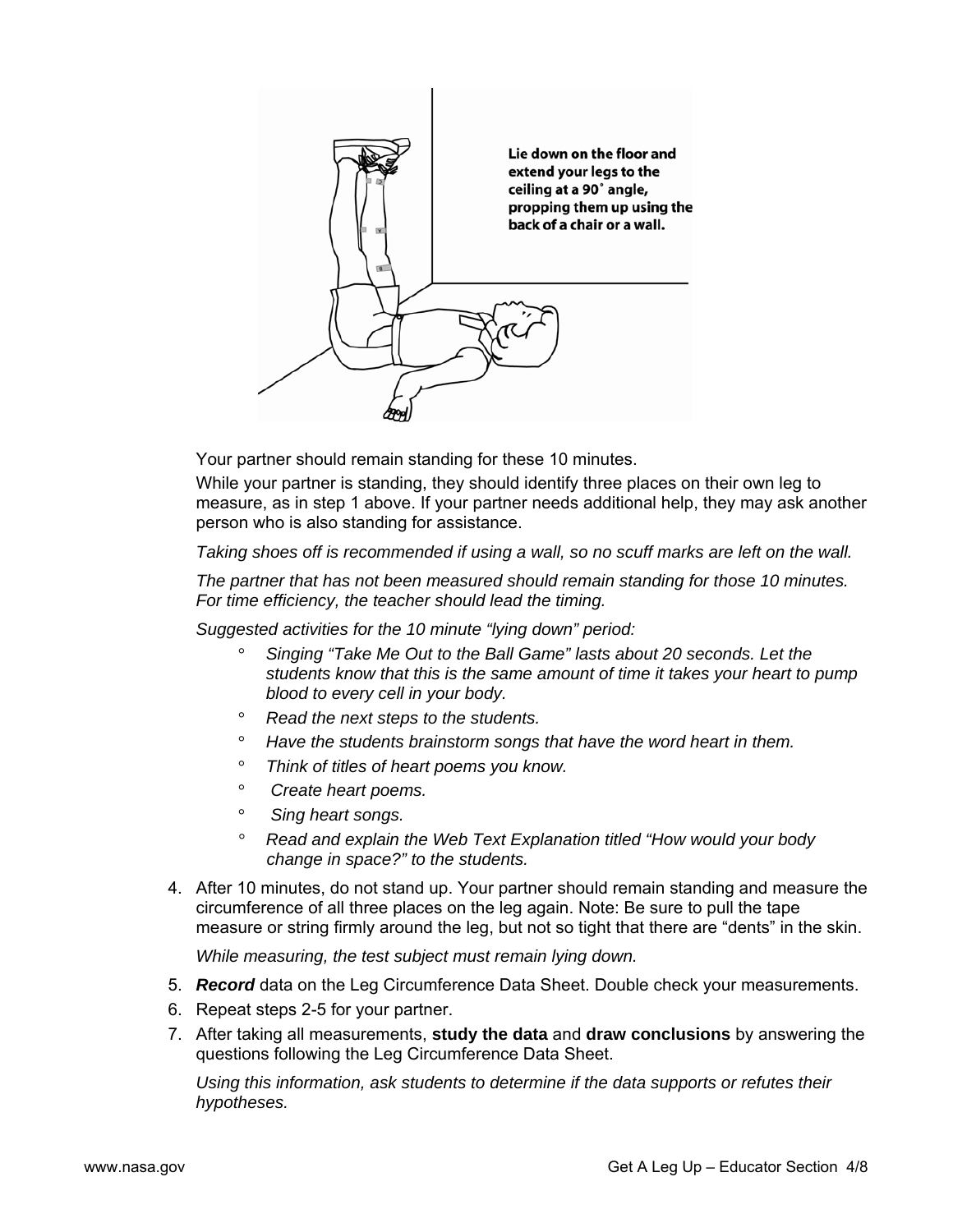### **Conclusion**

- Discuss the answers to the Get A Leg Up Student Section questions.
- Have the students update the LEARNED column in their KWL chart.
- Ask students to compare their individual data to the class data. What patterns can be found?
- Ask students "what they wonder now?" Encourage students to design their own experiments.

### **Assessment**

- Assess student knowledge through questioning.
- Observe and assess student performance throughout the activity using the attached Scientific Investigation Rubric.

### **Activity Alignment to National Education Standards**

### **National Science Education Standards (NSES)**:

Content Standard A: Science as Inquiry

- Abilities necessary to do scientific inquiry (K-8)
- Understandings about scientific inquiry (K-8)

Content Standard C: Life Science

- The characteristics of organisms (K-4)
- Organisms and their environment (K-4)
- Structure and function in living systems (5-8)
- Diversity and adaptations of organisms (5-8)

Content Standard E: Science and Technology

• Abilities of technological design (K-8)

Content Standard F: Science in Personal and Social Perspectives

• Changes in environments (K-4)

### **National Mathematics Education Standards (NCTM)**:

Data Analysis and Probability Standard:

- Formulate questions that can be addressed with data and collect, organize, and display relevant data to answer them
	- o collect data using observations, surveys, and experiments
- Develop and evaluate inferences and predictions that are based on data
	- o propose and justify conclusions and predictions that are based on data and design studies to further investigate the conclusions and predictions

#### **Health Education Standards (NHES)**:

Standard 4: Students will analyze the influence of culture, media technology and other factors on health.

• Describe ways technology can influence personal health (K-4)

### **Curriculum Explorations**

To extend the concepts in this activity, the following explorations can be conducted:

#### **Mathematics**

Students can create a double bar graph to compare their data.

Ask students to compare gender with a graphic organizer.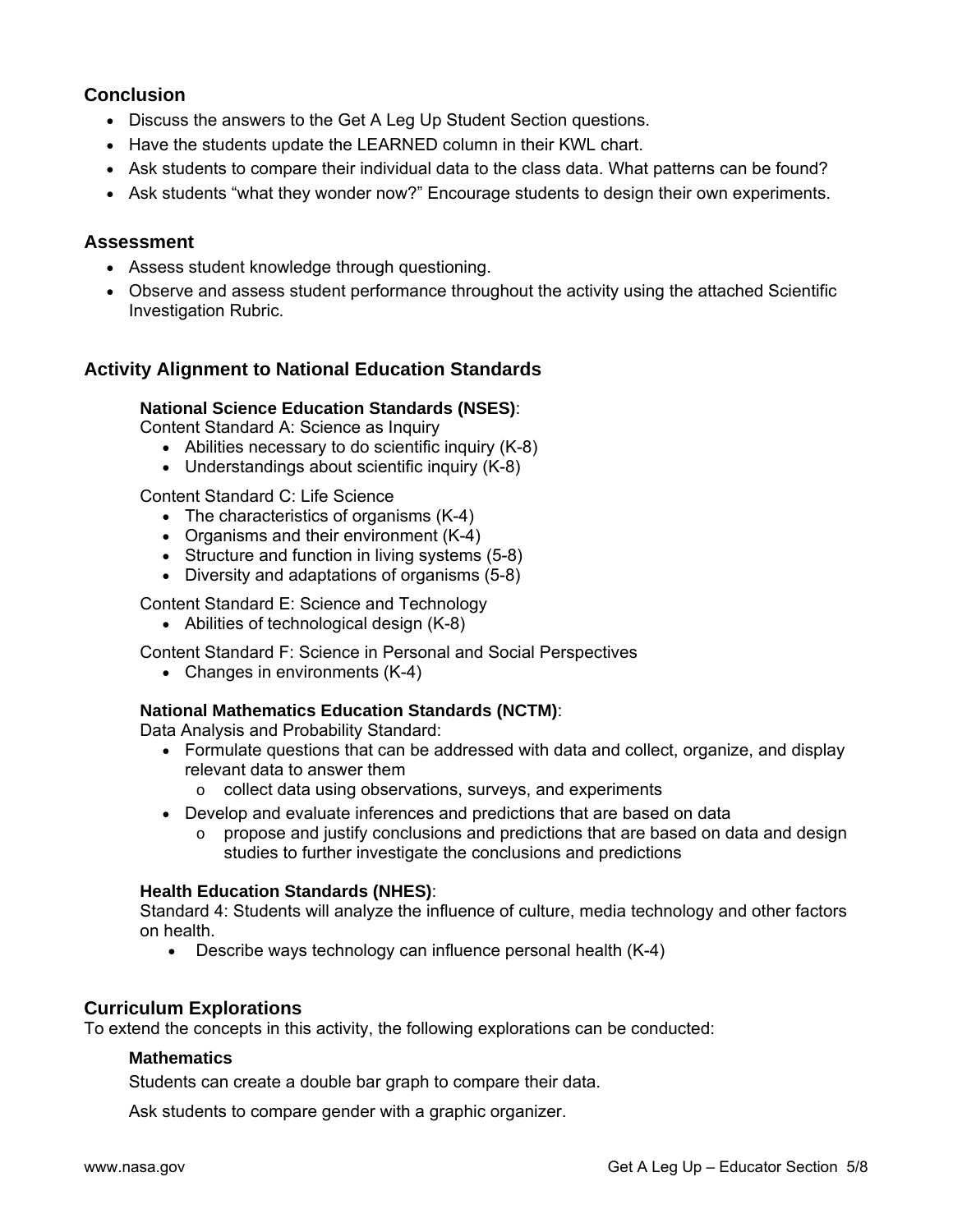Ask students to display their data in other ways. Ask them to justify their choices.

Have students compare all their graphs with the rest of the class. They should analyze the data and graphs looking for patterns and trends.

National Mathematics Education Standards (NCTM) (3-5):

Algebra Standard:

- Understand patterns, relations, and functions
	- $\circ$  represent and analyze patterns and functions, using words, tables, and graphs

Data Analysis and Probability Standard:

- Formulate questions that can be addressed with data and collect, organize, and display relevant data to answer them
	- o collect data using observations, surveys, and experiments
	- $\circ$  represent data using tables and graphs such as line plots, bar graphs, and line graphs
- Develop and evaluate inferences and predictions that are based on data
	- $\circ$  propose and justify conclusions and predictions that are based on data and design studies to further investigate the conclusions or predictions

#### **Health**

Have the students compare heart rates while they are standing up and lying down by using one of the target spots for pulse (in front of your ear at the temporal artery, the carotid artery below your chin at your throat, or over the radial artery on your wrist).

Standard 4: Students will analyze the influence of culture, media technology and other factors on health.

• Describe ways technology can influence personal health (K-4)

### **Language Arts**

Ask students to explain the experiment. How might students improve this experiment? Where might there have been mistakes made? How might these mistakes have affected the results?

National Council of Teachers of English Standards (NCTE):

• Students conduct research on issues and interests by generating ideas and questions, and by posing problems. They gather, evaluate, and synthesize data from a variety of sources (e.g., print and non-print texts, artifacts, people) to communicate their discoveries in ways that suit their purpose and audience.

### **Sources and Career Links**

Thanks to subject matter experts Dr. Steven Platts and Dr. Charles Lloyd for their contributions to KSNN™ and Noticiencias NASA™ on the development of this education material.

Find out more about Steve Platts, PhD, and the work that he does as a Research Scientist at the Cardiovascular Laboratory at NASA Johnson Space Center here <http://haco.jsc.nasa.gov/labs/cardiovascular.htm>.

Dr. Charles Lloyd works at NASA Johnson Space Center as the Non-exercise Physiological Countermeasures Program Manager and the Human Resource Project Education and Outreach Program Manager. Learn more about his work at<http://haco.jsc.nasa.gov/projects/pnut.cfm>and [http://slsd.jsc.nasa.gov](http://slsd.jsc.nasa.gov/).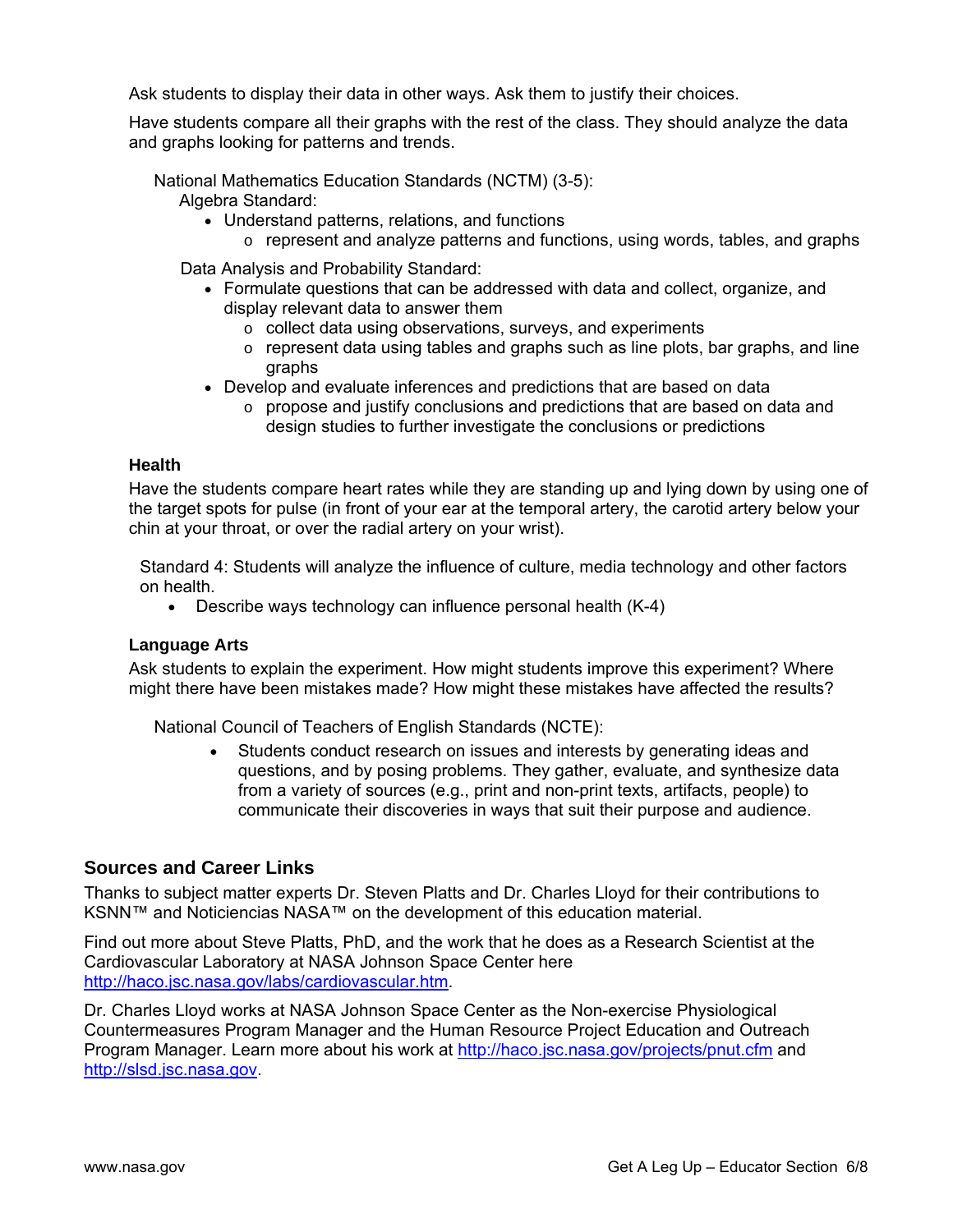*This activity was adapted from National Space Biomedical Research Institute (NSBRI) activity, Student Investigation 2.2, the Human Physiology in Space found at <http://www.nsbri.org/HumanPhysSpace/index.html>. Find out more about the publication, "Human Physiology in Space" at the National Space Biomedical Research Institute web site, [http://www.nsbri.org/Education/High\\_Act.html.](http://www.nsbri.org/Education/High_Act.html)* 

Lesson development by the NASA Johnson Space Center Human Health and Performance Education Outreach team.